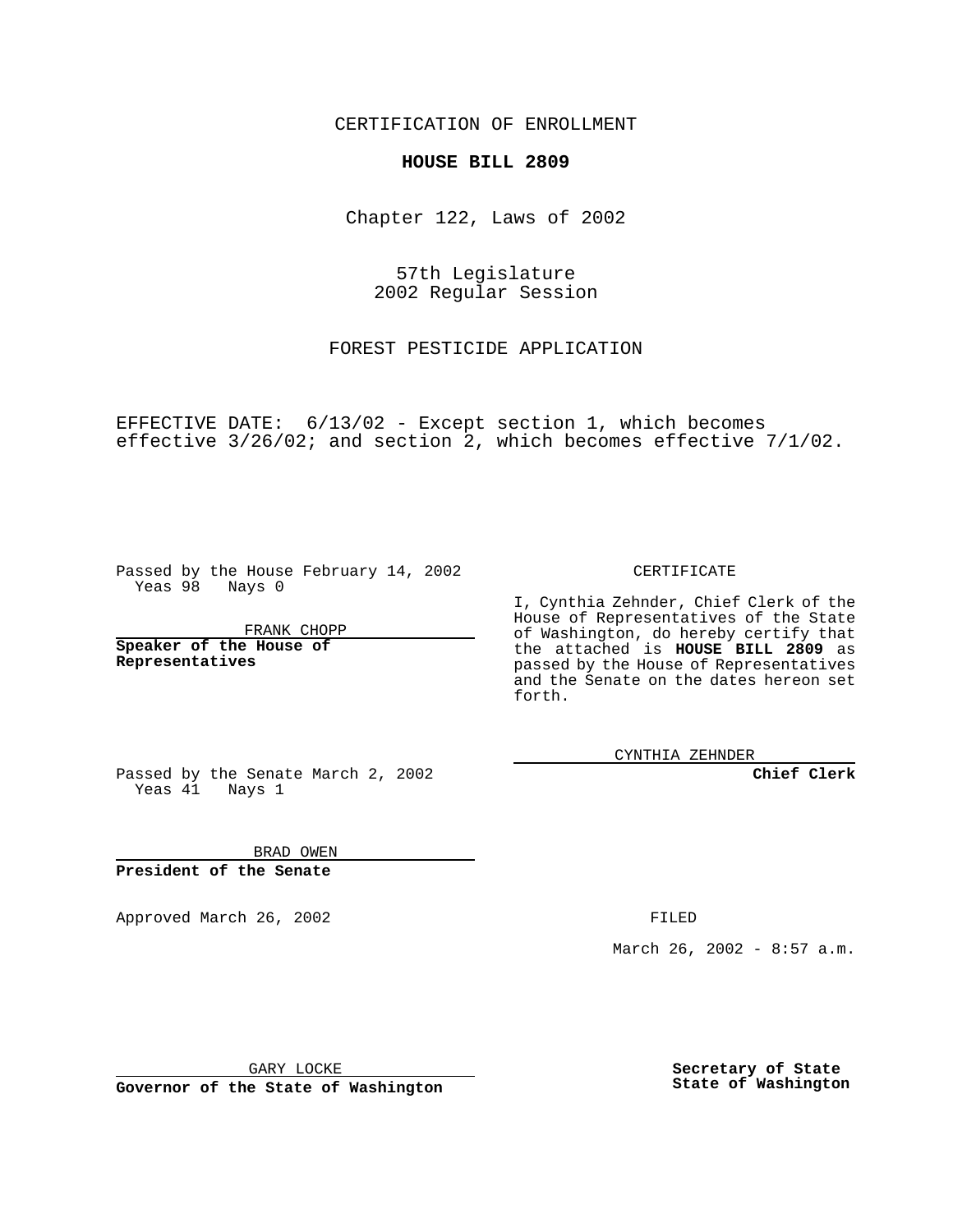## **HOUSE BILL 2809** \_\_\_\_\_\_\_\_\_\_\_\_\_\_\_\_\_\_\_\_\_\_\_\_\_\_\_\_\_\_\_\_\_\_\_\_\_\_\_\_\_\_\_\_\_\_\_

\_\_\_\_\_\_\_\_\_\_\_\_\_\_\_\_\_\_\_\_\_\_\_\_\_\_\_\_\_\_\_\_\_\_\_\_\_\_\_\_\_\_\_\_\_\_\_

Passed Legislature - 2002 Regular Session

**State of Washington 57th Legislature 2002 Regular Session**

**By** Representatives Doumit, Chandler, Linville, Schoesler, Eickmeyer and Pearson

Read first time 01/29/2002. Referred to Committee on Agriculture & Ecology.

 AN ACT Relating to forest pesticide application; amending RCW 17.21.020 and 17.21.020; providing an effective date; providing an expiration date; and declaring an emergency.

BE IT ENACTED BY THE LEGISLATURE OF THE STATE OF WASHINGTON:

 **Sec. 1.** RCW 17.21.020 and 1994 c 283 s 1 are each amended to read as follows:

 Unless the context clearly requires otherwise, the definitions in this section apply throughout this chapter.

 (1) "Agricultural commodity" means any plant or part of a plant, or animal, or animal product, produced by a person (including farmers, ranchers, vineyardists, plant propagators, Christmas tree growers, aquaculturists, floriculturists, orchardists, foresters, or other comparable persons) primarily for sale, consumption, propagation, or other use by people or animals.

 (2) "Agricultural land" means land on which an agricultural commodity is produced or land that is in a government-recognized conservation reserve program. This definition does not apply to private gardens where agricultural commodities are produced for personal consumption.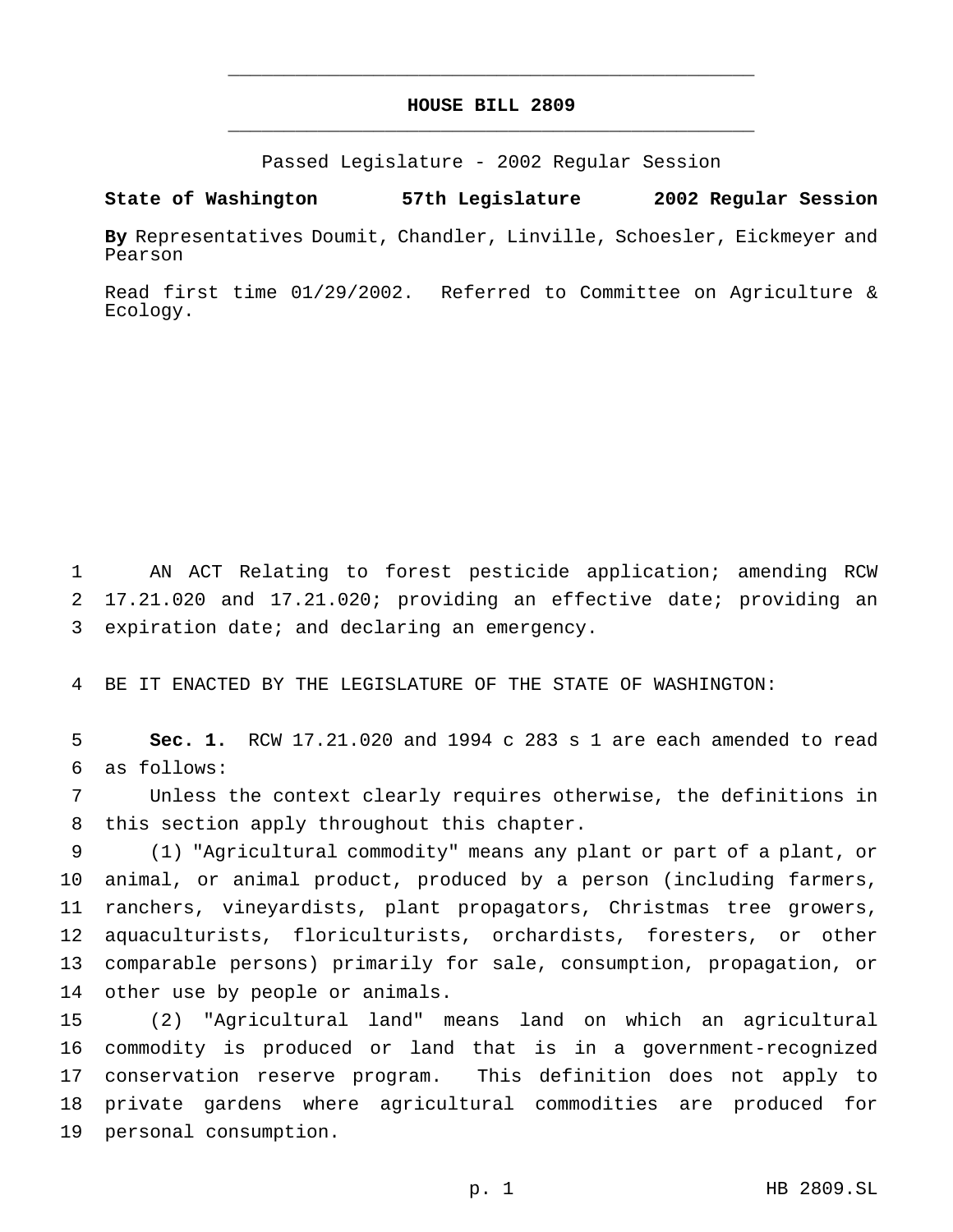(3) "Apparatus" means any type of ground, water, or aerial equipment, device, or contrivance using motorized, mechanical, or pressurized power and used to apply any pesticide on land and anything that may be growing, habitating, or stored on or in such land, but shall not include any pressurized handsized household device used to apply any pesticide, or any equipment, device, or contrivance of which the person who is applying the pesticide is the source of power or energy in making such pesticide application, or any other small equipment, device, or contrivance that is transported in a piece of equipment licensed under this chapter as an apparatus.

 (4) "Arthropod" means any invertebrate animal that belongs to the phylum arthropoda, which in addition to insects, includes allied 13 classes whose members are wingless and usually have more than six legs; for example, spiders, mites, ticks, centipedes, and isopod crustaceans. (5) "Certified applicator" means any individual who is licensed as a commercial pesticide applicator, commercial pesticide operator, public operator, private-commercial applicator, demonstration and

 research applicator, or certified private applicator, or any other individual who is certified by the director to use or supervise the use of any pesticide which is classified by the EPA or the director as a restricted use pesticide.

 (6) "Commercial pesticide applicator" means any person who engages in the business of applying pesticides to the land of another.

 (7) "Commercial pesticide operator" means any employee of a commercial pesticide applicator who uses or supervises the use of any pesticide and who is required to be licensed under provisions of this chapter.

 (8) "Defoliant" means any substance or mixture of substances intended to cause the leaves or foliage to drop from a plant with or without causing abscission.

 (9) "Department" means the Washington state department of agriculture.

 (10) "Desiccant" means any substance or mixture of substances intended to artificially accelerate the drying of plant tissues.

 (11) "Device" means any instrument or contrivance intended to trap, destroy, control, repel, or mitigate pests, but not including equipment used for the application of pesticides when sold separately from the pesticides.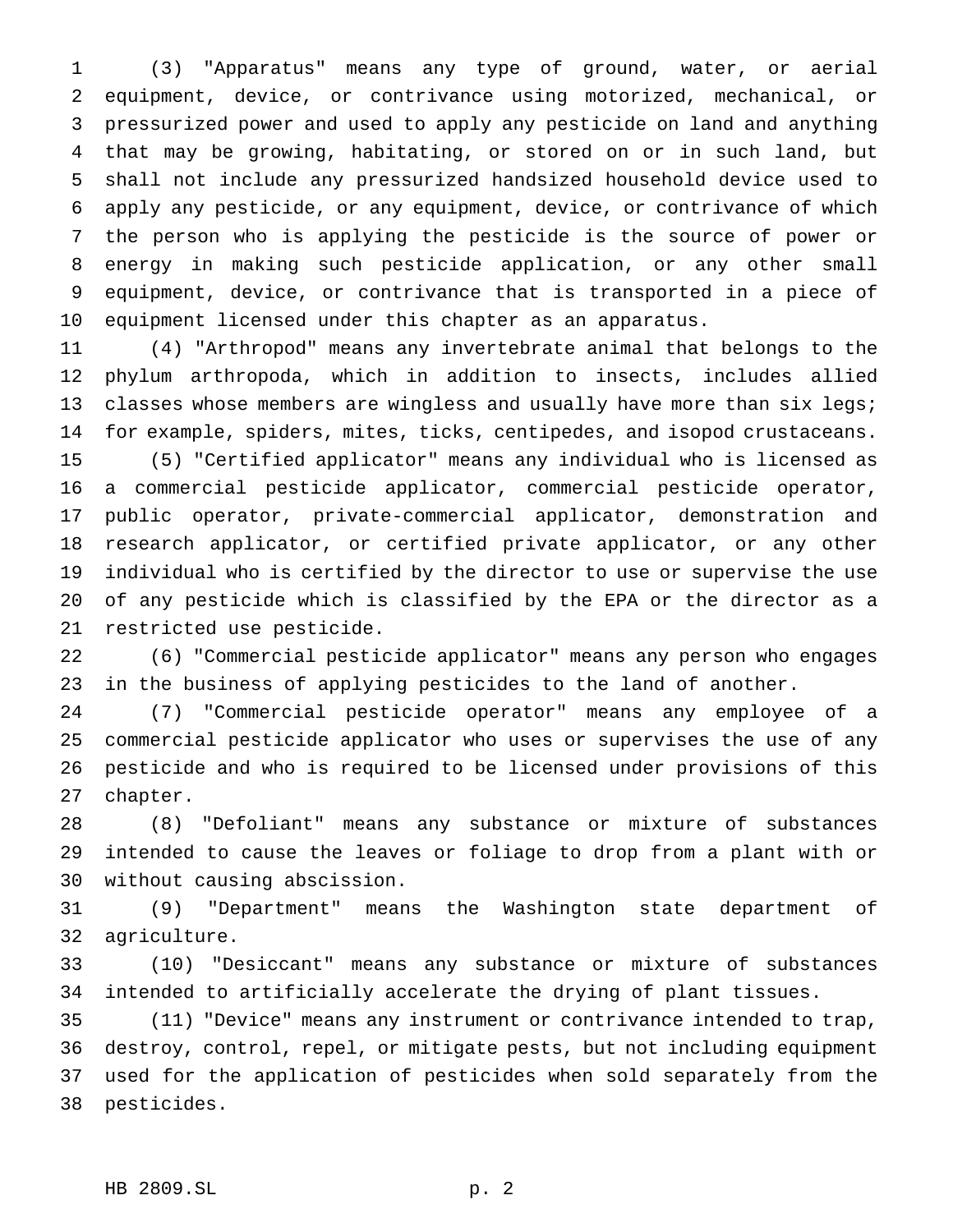(12) "Direct supervision" by certified private applicators shall mean that the designated restricted use pesticide shall be applied for purposes of producing any agricultural commodity on land owned or rented by the applicator or the applicator's employer, by a competent person acting under the instructions and control of a certified private applicator who is available if and when needed, even though such certified private applicator is not physically present at the time and place the pesticide is applied. The certified private applicator shall have direct management responsibility and familiarity of the pesticide, manner of application, pest, and land to which the pesticide is being applied. Direct supervision by all other certified applicators means direct on-the-job supervision and shall require that the certified applicator be physically present at the application site and that the person making the application be in voice and visual contact with the 15 certified applicator at all times during the application. However, 16 direct supervision for forest application does not require constant 17 voice and visual contact when general use pesticides are applied using nonapparatus type equipment, the certified applicator is physically 19 present and readily available in the immediate application area, and the certified applicator directly observes pesticide mixing and 21 batching. Direct supervision of an aerial apparatus means the pilot of the aircraft must be appropriately certified.

 (13) "Director" means the director of the department or a duly authorized representative.

 (14) "Engage in business" means any application of pesticides by any person upon lands or crops of another.

(15) "EPA" means the United States environmental protection agency.

 (16) "EPA restricted use pesticide" means any pesticide classified for restricted use by the administrator, EPA.

 (17) "FIFRA" means the federal insecticide, fungicide and rodenticide act as amended (61 Stat. 163, 7 U.S.C. Sec. 136 et seq.). (18) "Forest application" means the application of pesticides to 33 agricultural land used to grow trees for the commercial production of wood or wood fiber for products such as dimensional lumber, shakes, plywood, poles, posts, pilings, particle board, hardboard, oriented strand board, pulp, paper, cardboard, or other similar products.

 (19) "Fumigant" means any pesticide product or combination of products that is a vapor or gas or forms a vapor or gas on application and whose method of pesticidal action is through the gaseous state.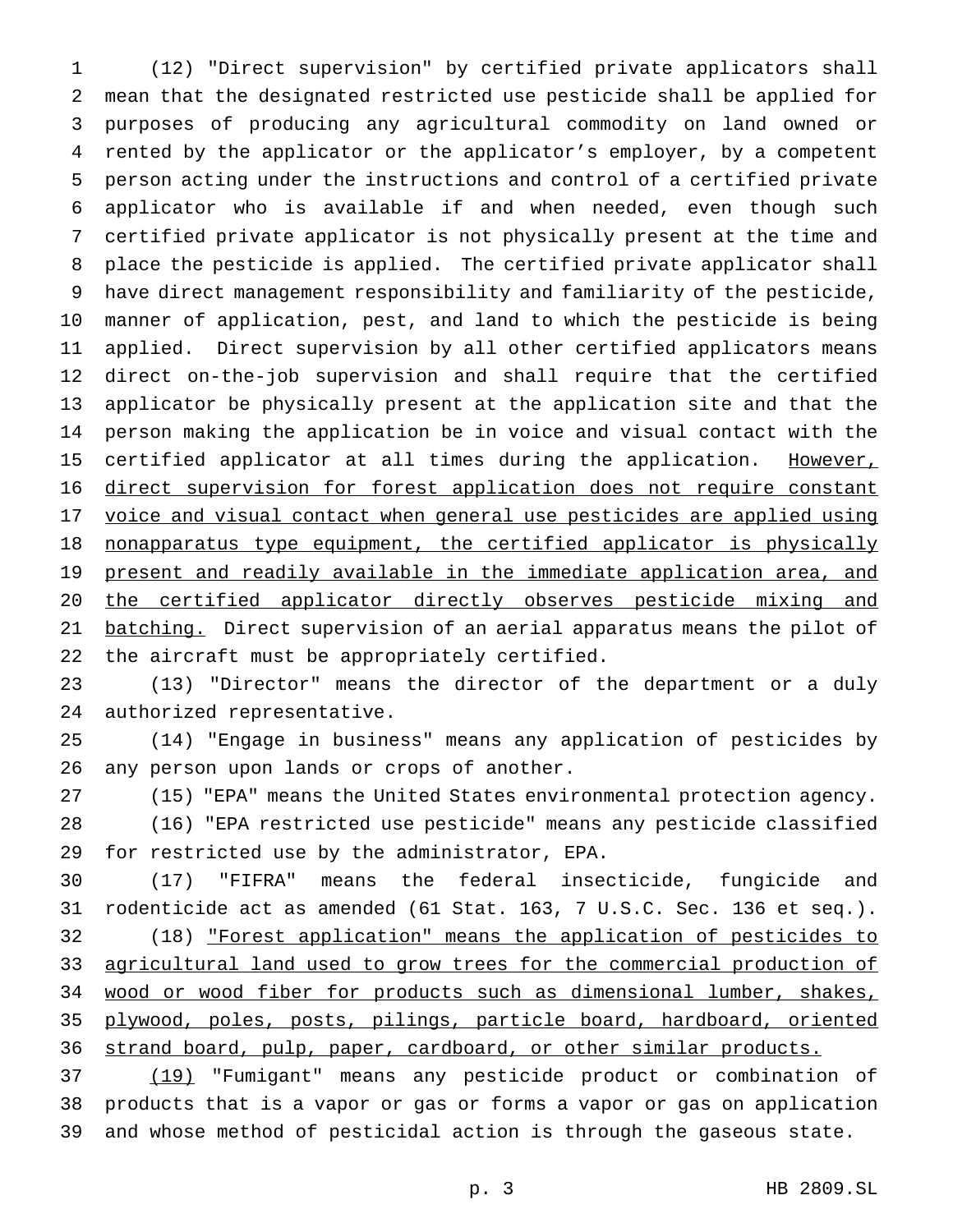1 (( $(19)$ )) (20) "Fungi" means all nonchlorophyll-bearing thallophytes (all nonchlorophyll-bearing plants of lower order than mosses and liverworts); for example, rusts, smuts, mildews, molds, and yeasts, except those on or in a living person or other animals.

5  $((+20))$   $(21)$  "Fungicide" means any substance or mixture of substances intended to prevent, destroy, repel, or mitigate any fungi.

7  $((+21))$   $(22)$  "Herbicide" means any substance or mixture of substances intended to prevent, destroy, repel, or mitigate any weed or other higher plant.

 $((22))$   $(23)$  "Immediate service call" means a landscape application to satisfy an emergency customer request for service, or a treatment to control a pest to landscape plants.

 $((+23))$   $(24)$  "Insect" means any small invertebrate animal, in any life stage, whose adult form is segmented and which generally belongs to the class insecta, comprised of six-legged, usually winged forms, as, for example, beetles, bugs, bees, and flies. The term insect shall also apply to other allied classes of arthropods whose members are wingless and usually have more than six legs, for example, spiders, mites, ticks, centipedes, and isopod crustaceans.

 $((+24))$   $(25)$  "Insecticide" means any substance or mixture of substances intended to prevent, destroy, repel, or mitigate any insect.  $((+25))$   $(26)$  "Land" means all land and water areas, including airspace and all plants, animals, structures, buildings, devices, and contrivances, appurtenant to or situated on, fixed or mobile, including any used for transportation.

 $((+26))$   $(27)$  "Landscape application" means an application by a certified applicator of any EPA registered pesticide to any exterior landscape plants found around residential property, commercial properties such as apartments or shopping centers, parks, golf courses, schools including nursery schools and licensed day cares, or cemeteries or similar areas. This definition shall not apply to: (a) Applications made by certified private applicators; (b) mosquito abatement, gypsy moth eradication, or similar wide-area pest control programs sponsored by governmental entities; and (c) commercial pesticide applicators making structural applications.

 $((+27))$   $(28)$  "Nematocide" means any substance or mixture of substances intended to prevent, destroy, repel, or mitigate nematodes.  $((+28))$   $(29)$  "Nematode" means any invertebrate animal of the phylum nemathelminthes and class nematoda, that is, unsegmented round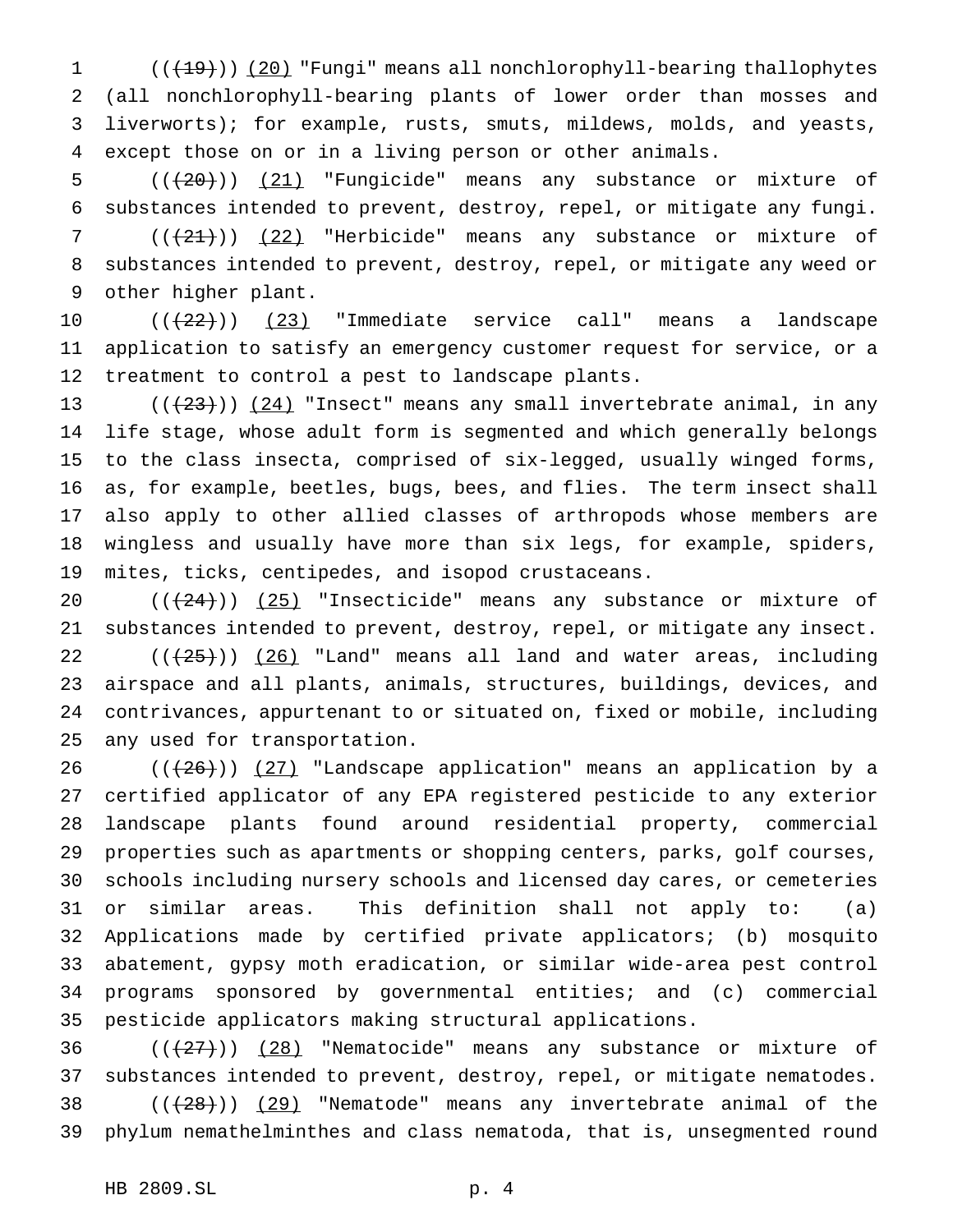worms with elongated, fusiform, or saclike bodies covered with cuticle, and inhabiting soil, water, plants or plant parts. Nematodes may also be called nemas or eelworms.

 (((29))) (30) "Person" means any individual, partnership, association, corporation, or organized group of persons whether or not incorporated.

 ( $(\overline{30})$ )  $(31)$  "Pest" means, but is not limited to, any insect, rodent, nematode, snail, slug, weed, and any form of plant or animal life or virus, except virus, bacteria, or other microorganisms on or in a living person or other animal or in or on processed food or beverages or pharmaceuticals, which is normally considered to be a pest, or which the director may declare to be a pest.

13  $((+31))$   $(32)$  "Pesticide" means, but is not limited to:

 (a) Any substance or mixture of substances intended to prevent, destroy, control, repel, or mitigate any pest;

 (b) Any substance or mixture of substances intended to be used as 17 a plant regulator, defoliant or desiccant; and

 (c) Any spray adjuvant, such as a wetting agent, spreading agent, deposit builder, adhesive, emulsifying agent, deflocculating agent, water modifier, or similar agent with or without toxic properties of its own intended to be used with any pesticide as an aid to the application or effect thereof, and sold in a package or container separate from that of the pesticide with which it is to be used.

24 (( $(32)$ )) (33) "Pesticide advisory board" means the pesticide advisory board as provided for in this chapter.

 ( $(\frac{33}{})$ )  $(34)$  "Plant regulator" means any substance or mixture of substances intended through physiological action, to accelerate or retard the rate of growth or maturation, or to otherwise alter the behavior of ornamental or crop plants or their produce, but shall not include substances insofar as they are intended to be used as plant nutrients, trace elements, nutritional chemicals, plant inoculants, or soil amendments.

33 ((<del>(34)</del>)) (35) "Private applicator" means a certified applicator who uses or is in direct supervision of the use of any pesticide classified by the EPA or the director as a restricted use pesticide, for the purposes of producing any agricultural commodity and for any associated noncrop application on land owned or rented by the applicator or the applicator's employer or if applied without compensation other than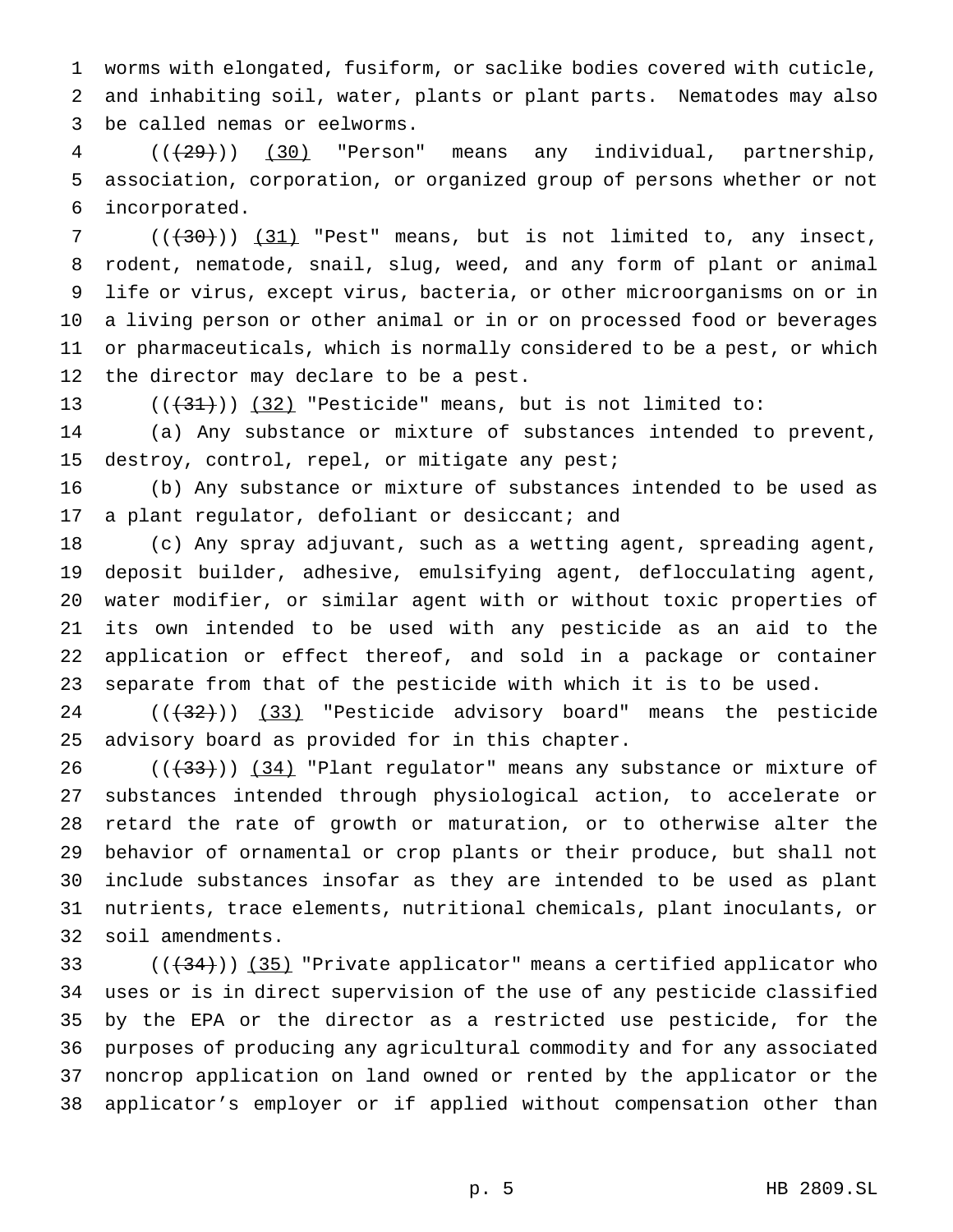trading of personal services between producers of agricultural commodities on the land of another person.

3 ((<del>(35)</del>)) <u>(36)</u> "Private-commercial applicator" means a certified applicator who uses or supervises the use of any pesticide classified by the EPA or the director as a restricted use pesticide for purposes other than the production of any agricultural commodity on lands owned or rented by the applicator or the applicator's employer.

8 (( $(36)$ )) (37) "Residential property" includes property less than one acre in size zoned as residential by a city, town, or county, but does not include property zoned as agricultural or agricultural homesites.

12 (( $\left(\frac{137}{12}\right)$ ) (38) "Restricted use pesticide" means any pesticide or device which, when used as directed or in accordance with a widespread and commonly recognized practice, the director determines, subsequent to a hearing, requires additional restrictions for that use to prevent unreasonable adverse effects on the environment including people, lands, beneficial insects, animals, crops, and wildlife, other than pests.

19 (( $\left(\frac{1}{38}\right)$ ) (39) "Rodenticide" means any substance or mixture of substances intended to prevent, destroy, repel, or mitigate rodents, or any other vertebrate animal which the director may declare by rule to be a pest.

23  $((+39))$   $(40)$  "Snails or slugs" include all harmful mollusks.

 $((+40))$   $(41)$  "Unreasonable adverse effects on the environment" means any unreasonable risk to people or the environment taking into account the economic, social, and environmental costs and benefits of the use of any pesticide, or as otherwise determined by the director.  $((+41))$   $(42)$  "Weed" means any plant which grows where it is not wanted.

 **Sec. 2.** RCW 17.21.020 and 2001 c 333 s 1 are each amended to read as follows:

 Unless the context clearly requires otherwise, the definitions in this section apply throughout this chapter.

 (1) "Agricultural commodity" means any plant or part of a plant, or animal, or animal product, produced by a person (including farmers, ranchers, vineyardists, plant propagators, Christmas tree growers, aquaculturists, floriculturists, orchardists, foresters, or other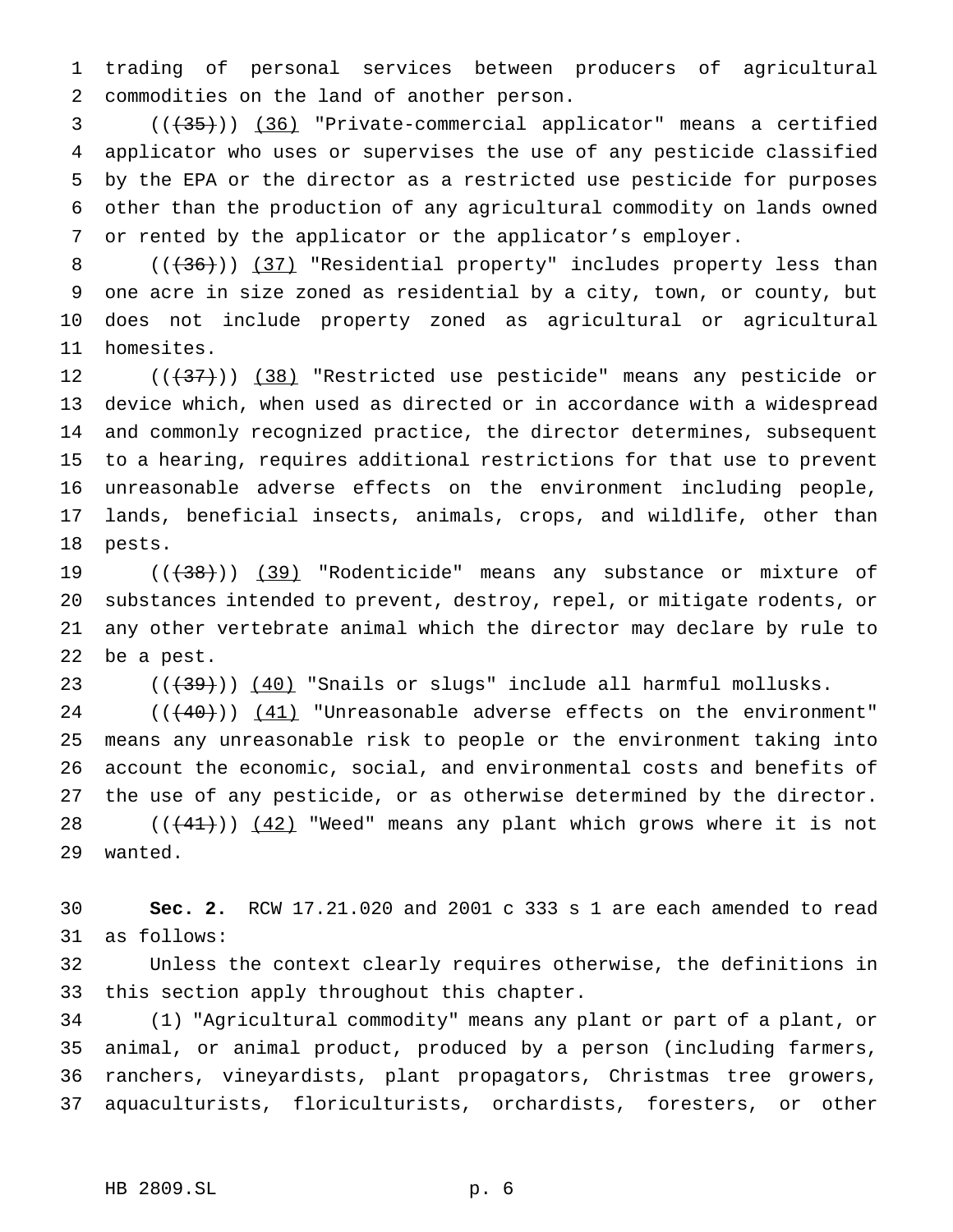comparable persons) primarily for sale, consumption, propagation, or other use by people or animals.

 (2) "Agricultural land" means land on which an agricultural commodity is produced or land that is in a government-recognized conservation reserve program. This definition does not apply to private gardens where agricultural commodities are produced for personal consumption.

 (3) "Antimicrobial pesticide" means a pesticide that is used for the control of microbial pests, including but not limited to viruses, bacteria, algae, and protozoa, and is intended for use as a disinfectant or sanitizer.

 (4) "Apparatus" means any type of ground, water, or aerial equipment, device, or contrivance using motorized, mechanical, or pressurized power and used to apply any pesticide on land and anything that may be growing, habitating, or stored on or in such land, but shall not include any pressurized handsized household device used to apply any pesticide, or any equipment, device, or contrivance of which the person who is applying the pesticide is the source of power or energy in making such pesticide application, or any other small equipment, device, or contrivance that is transported in a piece of equipment licensed under this chapter as an apparatus.

 (5) "Arthropod" means any invertebrate animal that belongs to the phylum arthropoda, which in addition to insects, includes allied 24 classes whose members are wingless and usually have more than six legs; for example, spiders, mites, ticks, centipedes, and isopod crustaceans.

 (6) "Certified applicator" means any individual who is licensed as a commercial pesticide applicator, commercial pesticide operator, public operator, private-commercial applicator, demonstration and research applicator, or certified private applicator, or any other individual who is certified by the director to use or supervise the use of any pesticide which is classified by the EPA or the director as a restricted use pesticide.

 (7) "Commercial pesticide applicator" means any person who engages in the business of applying pesticides to the land of another.

 (8) "Commercial pesticide operator" means any employee of a commercial pesticide applicator who uses or supervises the use of any pesticide and who is required to be licensed under provisions of this chapter.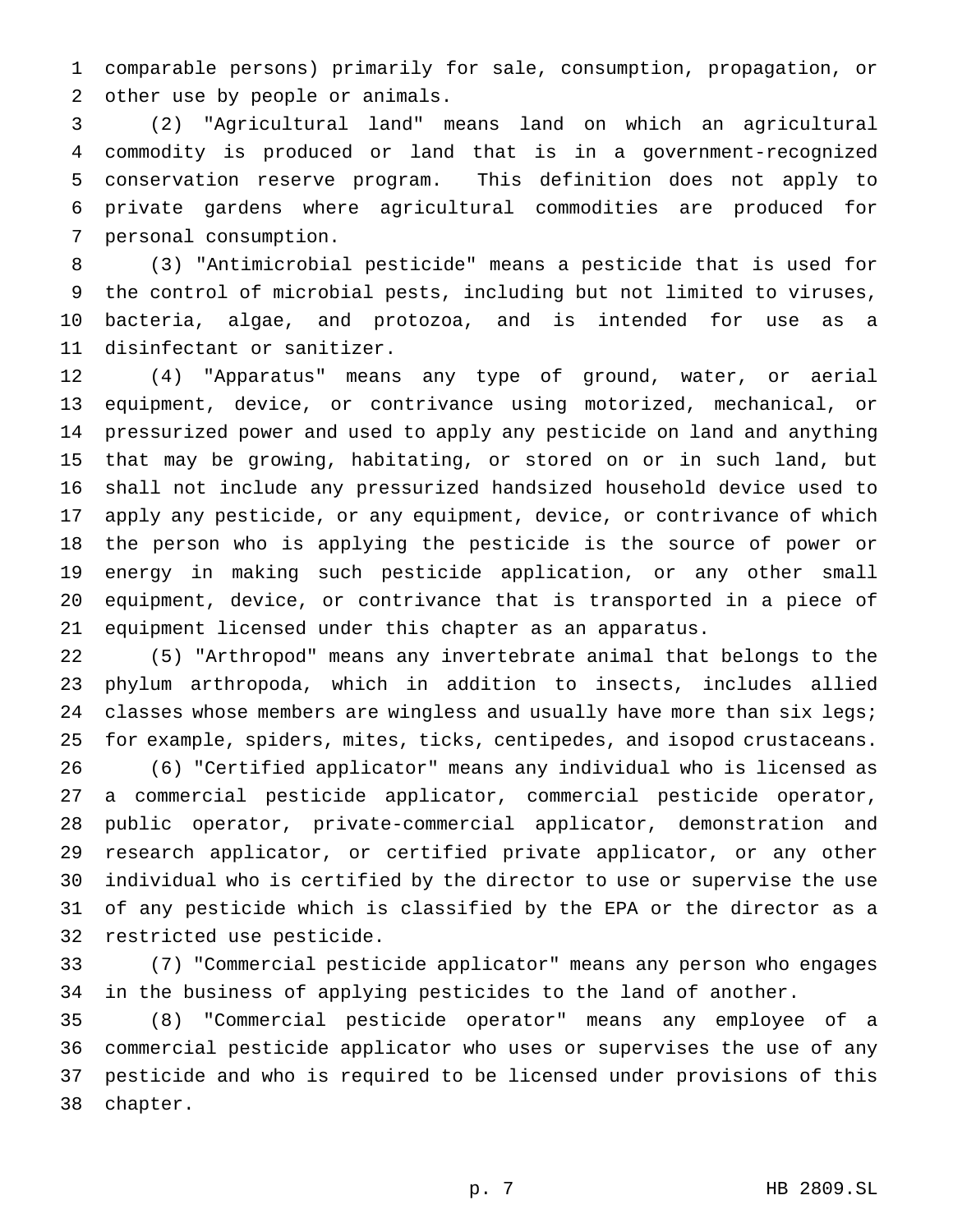(9) "Defoliant" means any substance or mixture of substances intended to cause the leaves or foliage to drop from a plant with or without causing abscission.

 (10) "Department" means the Washington state department of agriculture.

 (11) "Desiccant" means any substance or mixture of substances intended to artificially accelerate the drying of plant tissues.

 (12) "Device" means any instrument or contrivance intended to trap, destroy, control, repel, or mitigate pests, but not including equipment used for the application of pesticides when sold separately from the pesticides.

 (13) "Direct supervision" by certified private applicators shall mean that the designated restricted use pesticide shall be applied for purposes of producing any agricultural commodity on land owned or rented by the applicator or the applicator's employer, by a competent person acting under the instructions and control of a certified private applicator who is available if and when needed, even though such certified private applicator is not physically present at the time and place the pesticide is applied. The certified private applicator shall have direct management responsibility and familiarity of the pesticide, manner of application, pest, and land to which the pesticide is being applied. Direct supervision by all other certified applicators means direct on-the-job supervision and shall require that the certified applicator be physically present at the application site and that the person making the application be in voice and visual contact with the 26 certified applicator at all times during the application. However, 27 direct supervision for forest application does not require constant voice and visual contact when general use pesticides are applied using nonapparatus type equipment, the certified applicator is physically present and readily available in the immediate application area, and 31 the certified applicator directly observes pesticide mixing and 32 batching. Direct supervision of an aerial apparatus means the pilot of the aircraft must be appropriately certified.

 (14) "Director" means the director of the department or a duly authorized representative.

 (15) "Engage in business" means any application of pesticides by any person upon lands or crops of another.

(16) "EPA" means the United States environmental protection agency.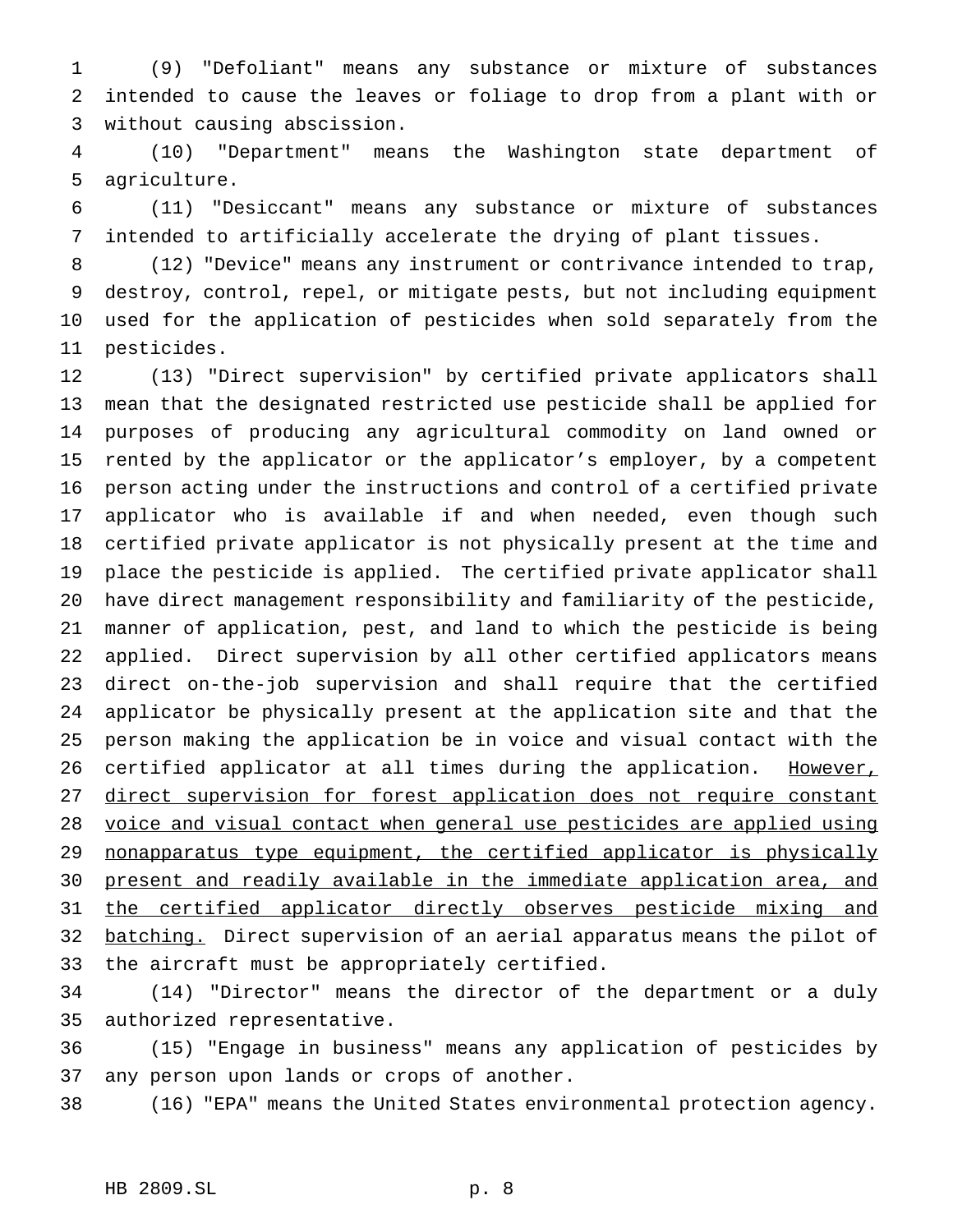(17) "EPA restricted use pesticide" means any pesticide classified for restricted use by the administrator, EPA.

 (18) "FIFRA" means the federal insecticide, fungicide and rodenticide act as amended (61 Stat. 163, 7 U.S.C. Sec. 136 et seq.). (19) "Forest application" means the application of pesticides to agricultural land used to grow trees for the commercial production of wood or wood fiber for products such as dimensional lumber, shakes, 8 plywood, poles, posts, pilings, particle board, hardboard, oriented 9 strand board, pulp, paper, cardboard, or other similar products.

 (20) "Fumigant" means any pesticide product or combination of products that is a vapor or gas or forms a vapor or gas on application and whose method of pesticidal action is through the gaseous state.

 $((+20))$   $(21)$  "Fungi" means all nonchlorophyll-bearing thallophytes (all nonchlorophyll-bearing plants of lower order than mosses and liverworts); for example, rusts, smuts, mildews, molds, and yeasts, except those on or in a living person or other animals.

 $((+21))$   $(22)$  "Fungicide" means any substance or mixture of substances intended to prevent, destroy, repel, or mitigate any fungi.  $((+22))$   $(23)$  "Herbicide" means any substance or mixture of substances intended to prevent, destroy, repel, or mitigate any weed or other higher plant.

  $((+23))$   $(24)$  "Immediate service call" means a landscape application to satisfy an emergency customer request for service, or a treatment to control a pest to landscape plants.

 $((+24))$   $(25)$  "Insect" means any small invertebrate animal, in any life stage, whose adult form is segmented and which generally belongs to the class insecta, comprised of six-legged, usually winged forms, as, for example, beetles, bugs, bees, and flies. The term insect shall also apply to other allied classes of arthropods whose members are wingless and usually have more than six legs, for example, spiders, mites, ticks, centipedes, and isopod crustaceans.

 ( $(\frac{25}{})$ ) (26) "Insecticide" means any substance or mixture of substances intended to prevent, destroy, repel, or mitigate any insect. ( $(\frac{26}{})$ )  $(27)$  "Land" means all land and water areas, including airspace and all plants, animals, structures, buildings, devices, and contrivances, appurtenant to or situated on, fixed or mobile, including any used for transportation.

38  $((+27))$   $(28)$  "Landscape application" means an application of any EPA registered pesticide to any exterior landscape area around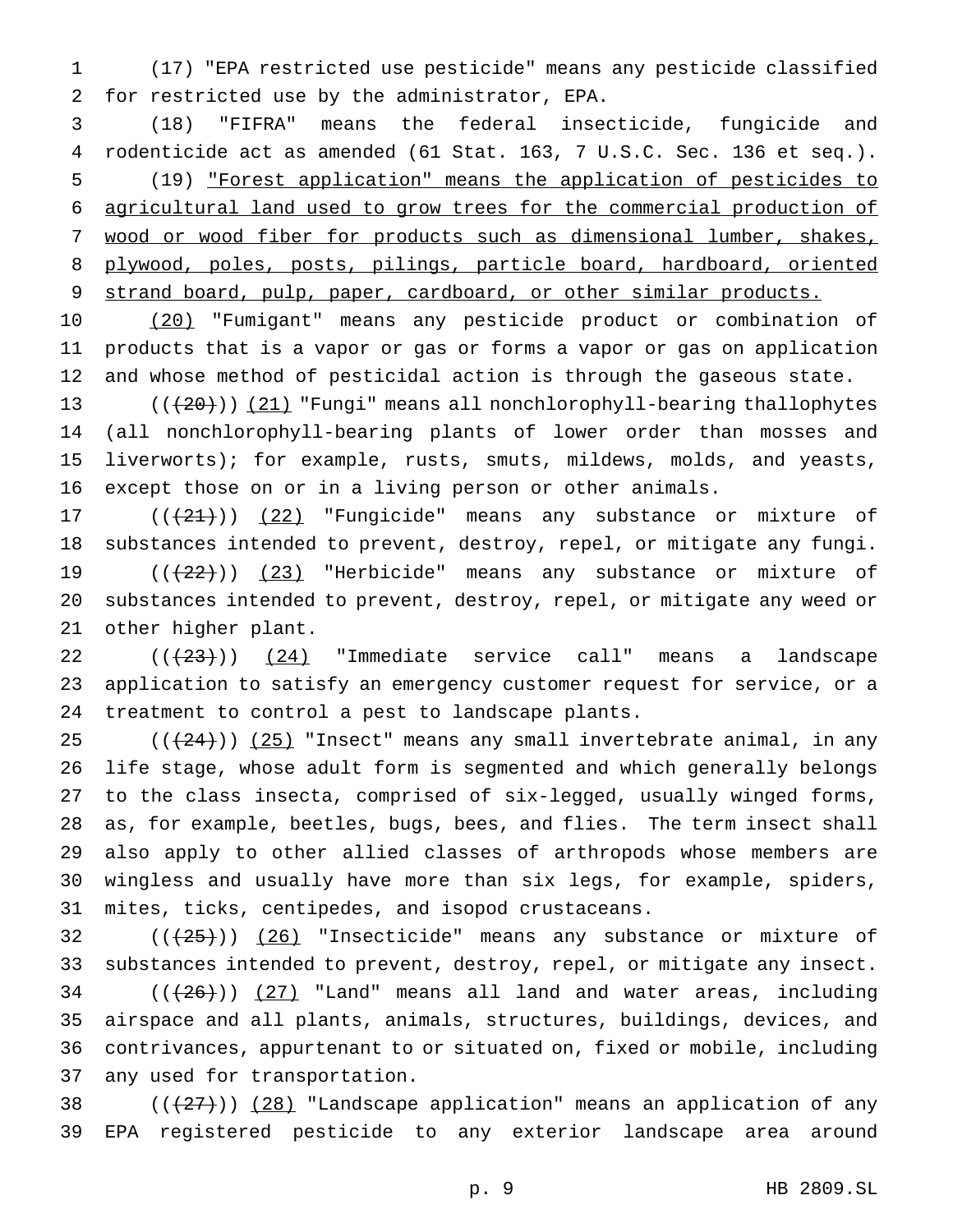residential property, commercial properties such as apartments or shopping centers, parks, golf courses, schools including nursery schools and licensed day cares, or cemeteries or similar areas. This definition shall not apply to: (a) Applications made by certified private applicators; (b) mosquito abatement, gypsy moth eradication, or similar wide-area pest control programs sponsored by governmental entities; and (c) commercial pesticide applicators making structural applications.

9 (( $(28)$ )) (29) "Nematocide" means any substance or mixture of substances intended to prevent, destroy, repel, or mitigate nematodes.  $((+29))$   $(30)$  "Nematode" means any invertebrate animal of the phylum nemathelminthes and class nematoda, that is, unsegmented round worms with elongated, fusiform, or saclike bodies covered with cuticle, and inhabiting soil, water, plants or plant parts. Nematodes may also be called nemas or eelworms.

16 ((<del>(30)</del>)) (31) "Person" means any individual, partnership, association, corporation, or organized group of persons whether or not incorporated.

 $((+31))$   $(32)$  "Pest" means, but is not limited to, any insect, rodent, nematode, snail, slug, weed, and any form of plant or animal life or virus, except virus, bacteria, or other microorganisms on or in a living person or other animal or in or on processed food or beverages or pharmaceuticals, which is normally considered to be a pest, or which the director may declare to be a pest.

 $((+32))$   $(33)$  "Pesticide" means, but is not limited to:

 (a) Any substance or mixture of substances intended to prevent, 27 destroy, control, repel, or mitigate any pest;

 (b) Any substance or mixture of substances intended to be used as a plant regulator, defoliant or desiccant; and

 (c) Any spray adjuvant, such as a wetting agent, spreading agent, deposit builder, adhesive, emulsifying agent, deflocculating agent, water modifier, or similar agent with or without toxic properties of its own intended to be used with any pesticide as an aid to the application or effect thereof, and sold in a package or container separate from that of the pesticide with which it is to be used.

36 (( $(33)$ )) (34) "Pesticide advisory board" means the pesticide advisory board as provided for in this chapter.

38  $((+34))$   $(35)$  "Plant regulator" means any substance or mixture of substances intended through physiological action, to accelerate or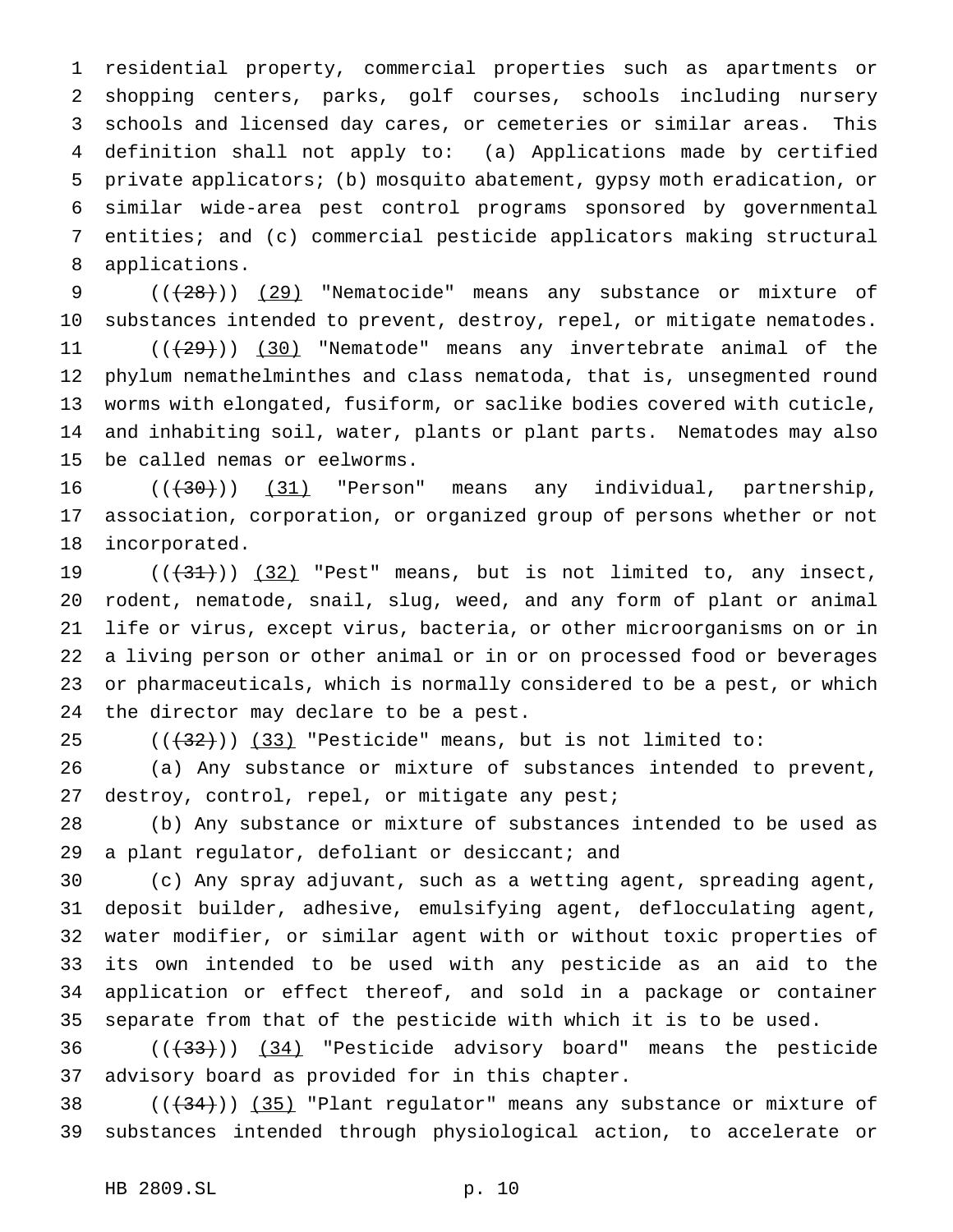retard the rate of growth or maturation, or to otherwise alter the behavior of ornamental or crop plants or their produce, but shall not include substances insofar as they are intended to be used as plant nutrients, trace elements, nutritional chemicals, plant inoculants, or soil amendments.

 $((+35))$  (36) "Private applicator" means a certified applicator who uses or is in direct supervision of the use of any pesticide classified by the EPA or the director as a restricted use pesticide, for the purposes of producing any agricultural commodity and for any associated noncrop application on land owned or rented by the applicator or the applicator's employer or if applied without compensation other than trading of personal services between producers of agricultural commodities on the land of another person.

14 (( $(36)$ )) (37) "Private-commercial applicator" means a certified applicator who uses or supervises the use of any pesticide classified by the EPA or the director as a restricted use pesticide for purposes other than the production of any agricultural commodity on lands owned or rented by the applicator or the applicator's employer.

 $((+37))$   $(38)$  "Residential property" includes property less than one acre in size zoned as residential by a city, town, or county, but does not include property zoned as agricultural or agricultural homesites.

 $((+38))$  (39) "Restricted use pesticide" means any pesticide or device which, when used as directed or in accordance with a widespread and commonly recognized practice, the director determines, subsequent to a hearing, requires additional restrictions for that use to prevent unreasonable adverse effects on the environment including people, lands, beneficial insects, animals, crops, and wildlife, other than pests.

 $((+39))$   $(40)$  "Rodenticide" means any substance or mixture of substances intended to prevent, destroy, repel, or mitigate rodents, or any other vertebrate animal which the director may declare by rule to be a pest.

34 ((<del>(40)</del>)) (41) "School facility" means any facility used for licensed day care center purposes or for the purposes of a public kindergarten or public elementary or secondary school. School facility includes the buildings or structures, playgrounds, landscape areas, athletic fields, school vehicles, or any other area of school property.  $((+41))$   $(42)$  "Snails or slugs" include all harmful mollusks.